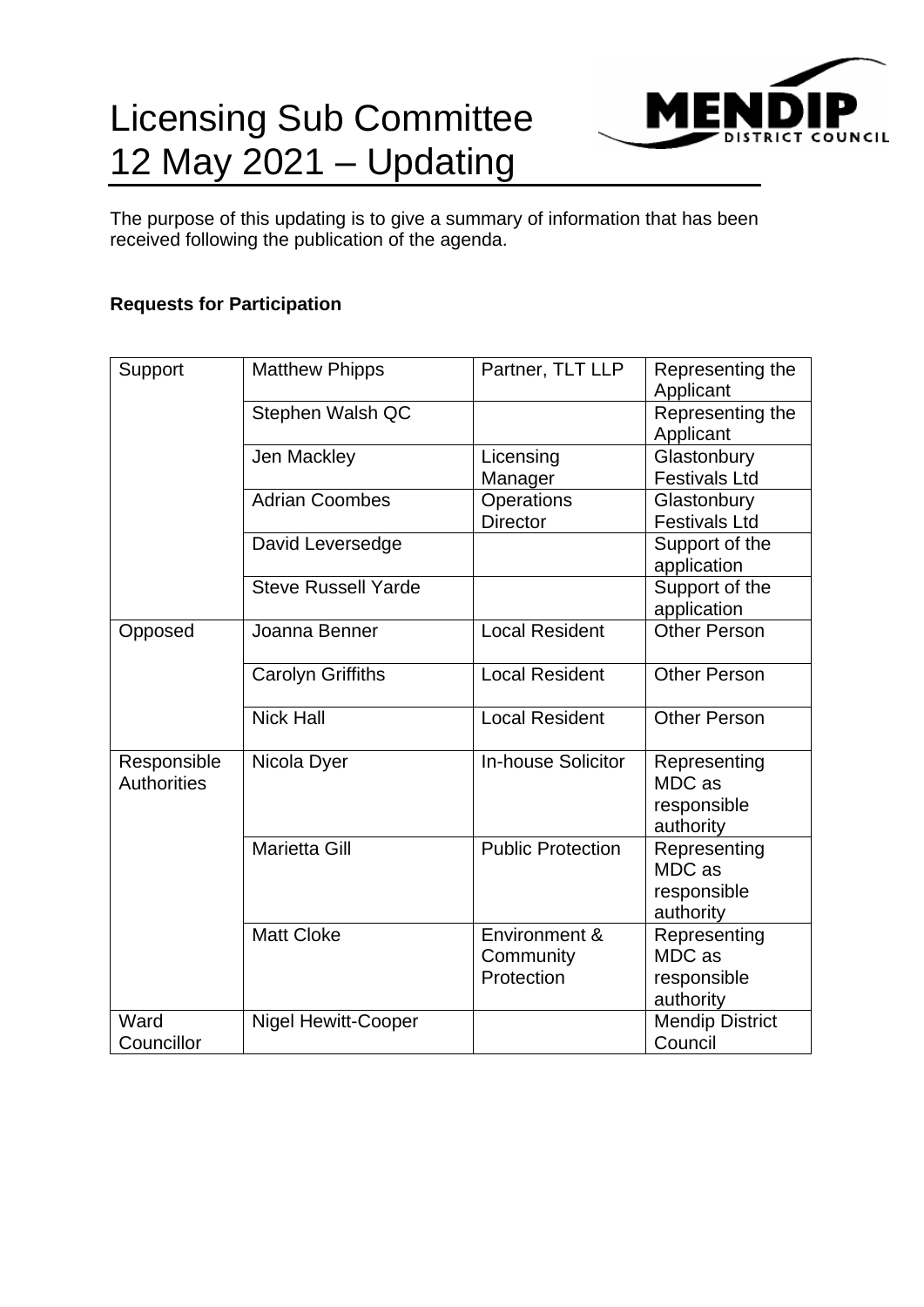Set out below is information submitted to the Council since the publication of the agenda.

## **1. Additional information submitted from Nick Hall**

Nick Hall has requested that the authority take into account the following information and documents (four attachments). He advises these are not new issues but support four of the issues listed in his representation, namely:

## **Cumulative Impact**

We now know that the camping on 83 Ha of Worthy Farm (Plan attached [**Appendix A**]) will start on 21st July 2021 and could last up to 56 days - which runs right up to the date of this proposed event. Glastonbury Festival Events Ltd (GFEL) has still not disclosed the number of tents, people or staff who will be on the site. However since I submitted my representation the scale of the campsite is being revealed. There will be "food traders", bars, "a village store" and a "programme of additional activities".

## **Late and ineffective consultation**

We now have the draft minutes from Pilton Parish Council meeting on 7 April 2021 (attached [**Appendix B**]). This outlines GFEL's first consultation with the residents of Pilton - 10 days before the deadline for making representations on the License application. I note that the Chair's employment by GFEL is not declared in item 3. Additional questions from the floor were asked and are not presently recorded in those minutes. Changes to these minutes are being sort to fully reflect the views of those members of the public who attended.

#### **Premises Capacity**

I had a helpful discussion with the Responsible Authority for Fire Safety and they signposted me to the appropriate guidance (attached [**Appendix C**]). According to them the two key aspects from this guidance are escape times and people density. Regarding the latter, although we are yet to see a detailed plan of the Premises layout we do know that 49,999 people will be packed into area which is approx 7% of the Festival license site (which is for 210,000 people). This means that the density of people has increased by a factor of **three and a half**. It seems that this shouldn't pass without some comment by the Fire Safety authority.

#### **Planning**

Worthy Farm's land use is governed by Planning Permission 2009/0127 and varied by Planning Permission 2016/2238/VRC (copy of decision notice attached [**Appendix D**]). As already stated this proposed event would breach a number of conditions in these permissions. Moreover key aspects of the development including use of festival facilities, flood management and fencing of watercourses are specified in these permissions.

## **2. Additional information submitted by Matthew Phipps**

- **Sound Management plan – Appendix E**
- **Rebuttal statement – Appendix F**